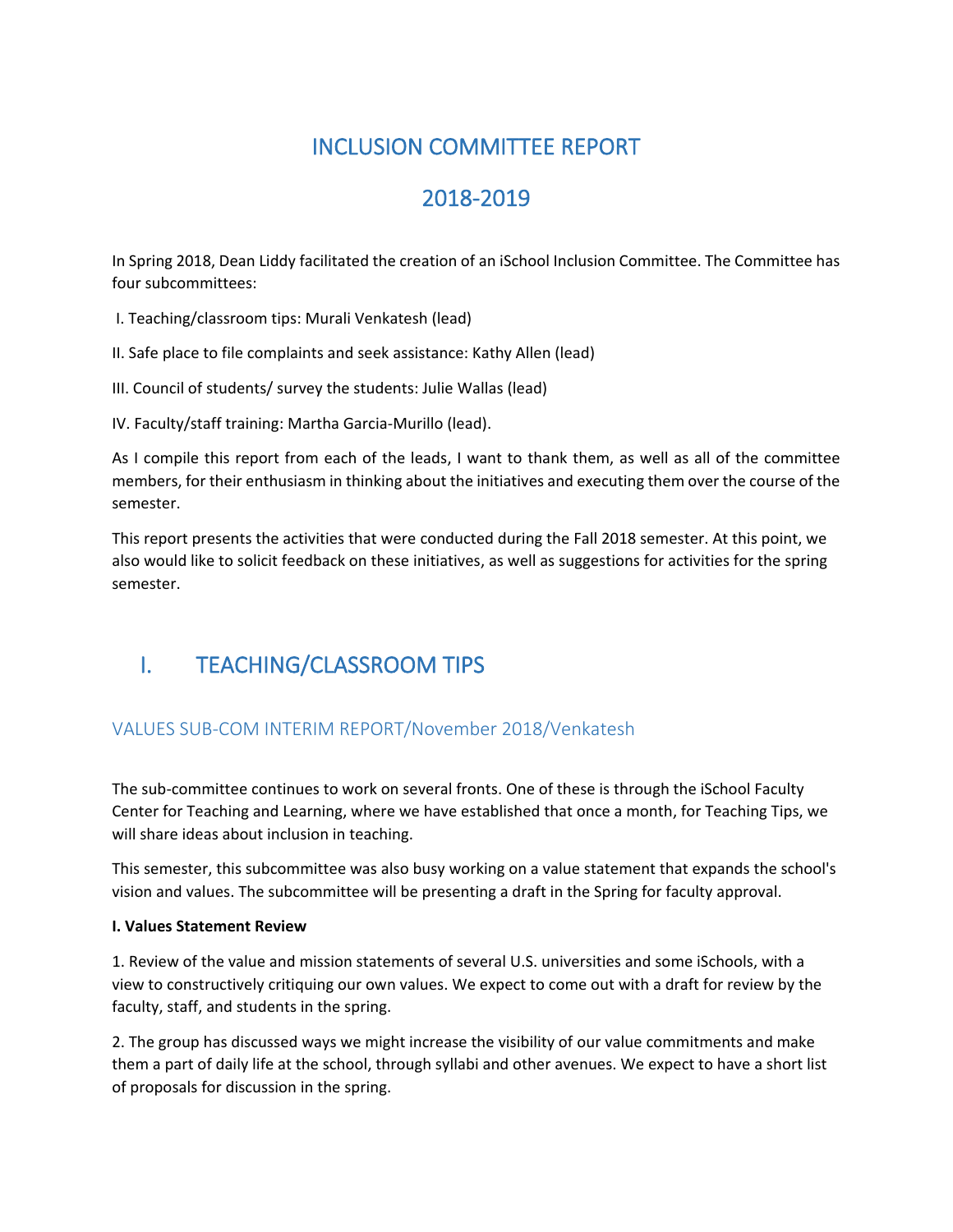#### **II. Teaching initiative: Bias Literacy Pilot in IST 621 and IST 755**

This fall, Prof. Venkatesh designed a pilot on bias literacy for use in his IST 621 (IM introductory class) and IST 755 (IM capstone class). The pilot in both classes spanned parts of three class sessions. Briefly, the pilot involved: (a) a set of three required readings on bias (conscious and unconscious) and the business case for diversity and inclusion, (b) class presentations and discussions of these readings, (c) a class exercise centered on one of the readings (a Harvard case), followed by (d) individual self-reflection and class discussion on instances of bias students may have experienced/perpetrated at the iSchool or elsewhere. This was revelatory and moving, to say the least, and was characterized by high levels of participation in class.

SU's focus on competencies emphasizes awareness and practical skills. The concluding step of the pilot used the Commitment to Change approach in light of this emphasis. This approach has students commit to behavioral changes they will undertake to make in their professional (classes/projects/internships) and personal pursuits. All submissions were anonymous, but students had the option to share their input if they chose. I can report that we have had substantive (and at times moving) discussions in class around three topics: (a) students' experiences in completing the Commitment to Change process and their exposure to the pilot as a whole, (b) challenges, if any, posed by professional and personal environments in following through on their commitments, and (c) suggestions for how the process and the pilot as whole could be implemented in the future.

Responses to, and discussion of, these three topics pointed to the value of the pilot as a primer, as an exercise that sensitized students to bias. Students in both classes were nearly unanimous in recommending that the bias materials be discussed early in the semester, so that students become sensitized *before* they have substantive interactions with peers. Team projects and class interactions were identified as the venues where bias commonly showed itself, and exposure to bias literacy early, students felt, would make for a positive and professional work climate. The takeaway for me is that bias literacy exposure could start as early as orientation (we can frame it as onboarding).

The pilot was useful, but students in IST 755 felt that the coverage could be more extensive than what the pilot covered. Specifically, the class felt that dialogue would be useful for meaningfully engaging the issues at stake, such as knee-jerk defensiveness and paranoia that bias is occurring when, in fact, it may not be intended.

Male students in IST 755 mentioned female gender bias and ageism (equating competency with youth) as two common attitudinal responses they were guilty of. Women students in the same class picked up on norms and stayed out of trouble in interacting with male colleagues in work settings. These points are particularly noteworthy, because we see glimmerings of the macho culture that IT settings are often blamed for in men's attitudes towards their female colleagues and in women's quietist response to these attitudes. These responses by men toward women, and vice versa, may be unconscious, but I fully intend to use the pilot to discuss this issue when I try it again in the fall of 2019.

Lastly, one of the readings in particular was useful in priming conversations in both classes on the proper response when one is a victim of bias. Neither class would be willing to let it go and quietly move on if such an incident were to happen; their overwhelming preference was to call out the perpetrator,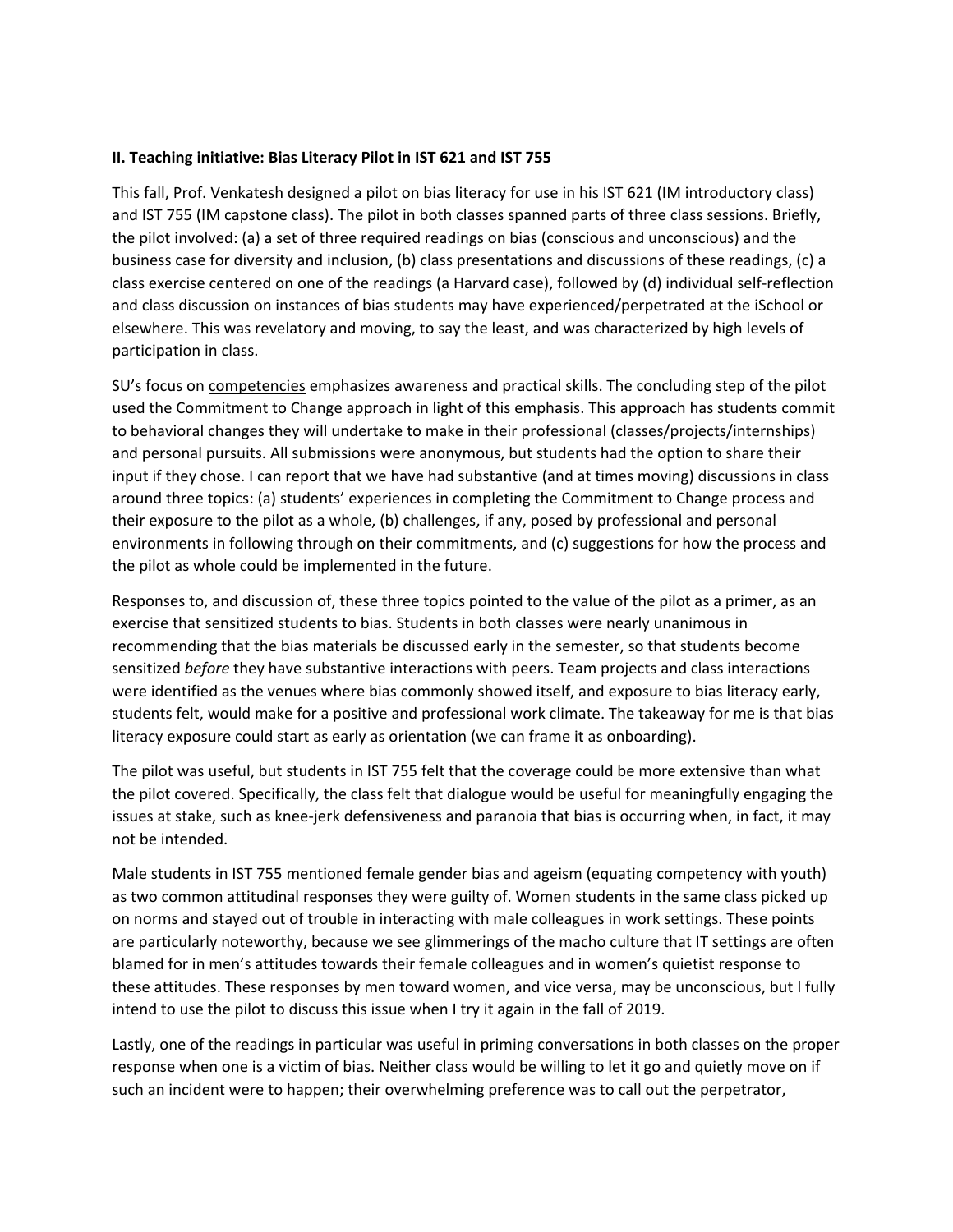educate him or her about bias, or take other actions to hold him/her accountable. However, the students qualified this response by saying it would depend on the nature of the infraction: they would follow through only if it were serious.

Doing the pilot in the two classes has been really instructive. I will be fine tuning it and intend to do it again in AY 2019-20 in IST 621 and 755. The design of the pilot and its content have benefited immensely from resources from the University of Wisconsin's WISELI group and others, from the expertise shared unstintingly by Martha Diede and Marie Garland, from comments from the values subcommittee, and from moral support provided by our own Martha.

# II. SAFE PLACE TO FILE COMPLAINTS AND SEEK ASSISTANCE

This committee focused on three initiatives, and one of these was moved forward.

- 1. *iSchool Ombudsmen*: It was decided that having an ombudsman for the iSchool would be inefficient because the University already has one, and we don't want to duplicate efforts. We also decided against having an ombudsmen because the position is effective only if it is truly neutral, and by virtue of its being in-house, it would not be perceived as neutral.
- 2. *Student Resource Sheet*: A one-page resource sheet for students to connect with campus resources was developed and is ready to be disseminated.
- 3. *Anonymous Dropbox for Students*: It was decided that an anonymous drop box posed a liability, as students could report serious issues concerning mental health, and we would have no way to connect with them.

## III. COUNCIL OF STUDENTS/ SURVEY THE STUDENTS

 The subcommittee established a relationship with the student representatives to the BOA. We met with them; then in October they held an open forum. We heard some overall feedback from the students that they would like new food options in the iCafe. We've set a January meeting for our representatives and the director of the cafes.

The subcommittee deployed a survey of students (see Appendix 1).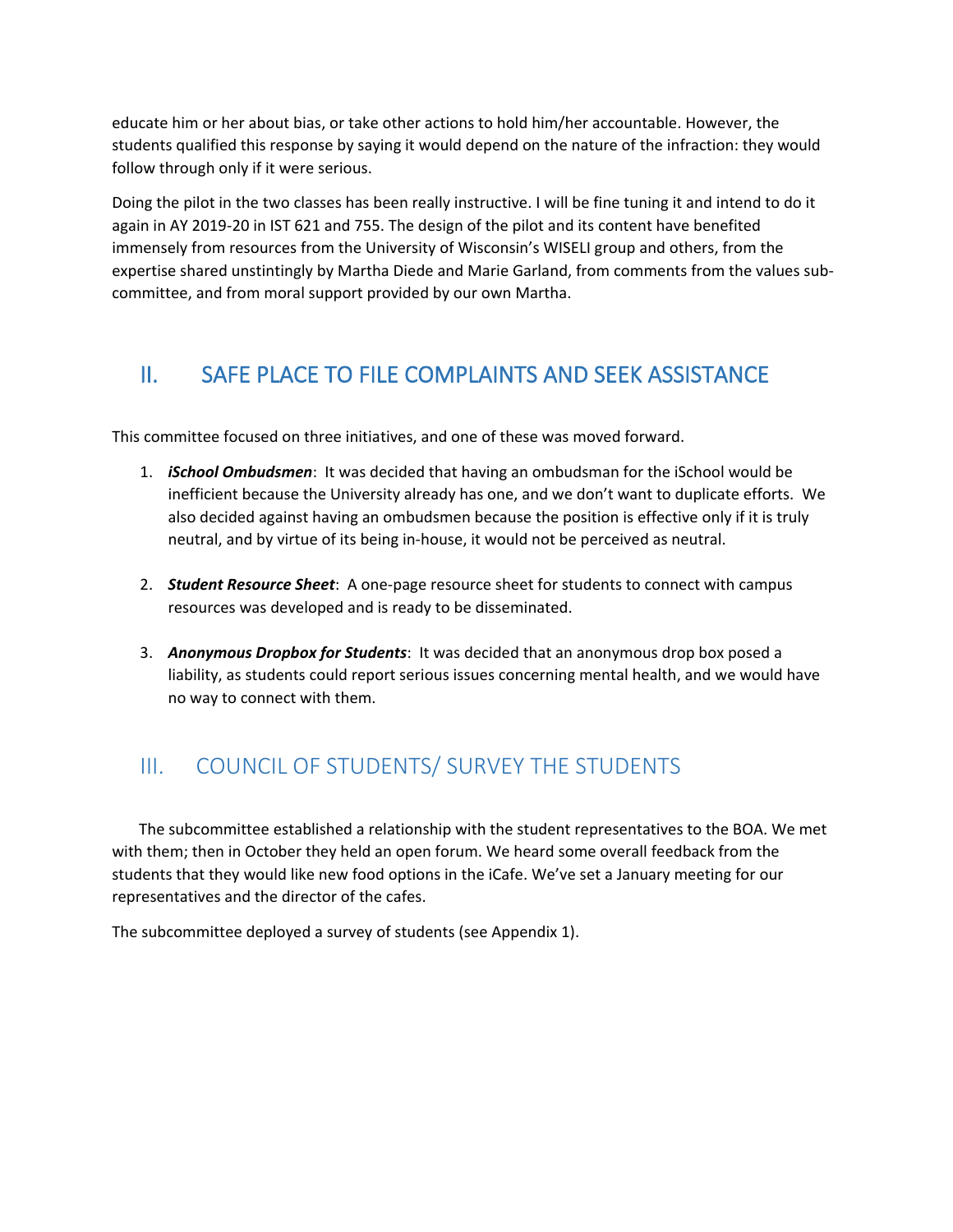# IV. FACULTY/STAFF TRAINING

There are several initiatives at the university level that the iSchool has been able to take advantage of. This fall, the committee coordinated with the following activities not only to train faculty and staff, but also to encourage greater interaction among all the constituencies in the iSchool.

- 1. At the beginning of the semester, we took advantage of Dean Konkol's Convocation speech to the iSchool to foster communication among people who do not normally interact. We used several colors stickers to encourage attendees to be in multi-color groups. A simple observation of this activity showed that it is hard for people to break away from their natural groups.
- 2. *First-year experience training of faculty*. During Faculty Planning Day, the faculty was able to get the same training as those teaching the first-year experience course. It was a three-hour workshop facilitated by Marie Garland and Jeff Mangram, Associate Professor, Teaching and Leadership. The faculty was able to get access to materials on inclusive teaching through Blackboard through the organization called *Teaching Inclusively in the Anchor Course and Beyond.* We will be moving some of those materials to our school's inclusion page. We are hoping to be able to provide this training to more faculty, and in particular, to those teaching online.
- 3. Considering the high number of faculty members that are being hired this academic year, we worked with Marie Garland, the Executive Director for the Center for Faculty Leadership and Professional Development, to arrange for faculty to receive training in how to conduct interviews. Digital handouts will be send to the entire faculty to help them remember the questions that are, and are not, allowed from a legal perspective
- 4. We set up "crews" of three or four people with similar interests to encourage greater interaction among faculty, staff, and students who do not normally interact. The groups formed had a common interest but didn't know what it was. It was for them to discover. Those who found their common interest first were given a voucher to have lunch together at the Faculty Center. Sadly, only two groups found their members. We will repeat this activity with slightly different criteria in the spring.
- 5. We conducted a simple survey of students, staff, and faculty about whether they felt included. We call it the "Windows Project" because it was conducted by asking people to post their answers on the east-side window of the building, in response to the question: "Do you feel included/not included at the iSchool." It became evident that people did not feel comfortable posting their answers to the window; moreover, the display had low visibility. We thus decided to collect answers from faculty at a faculty meeting, from students in classes, and from staff by going to each of their offices and collecting cards anonymously in a sealed box. (See Appendix 2 for the responses)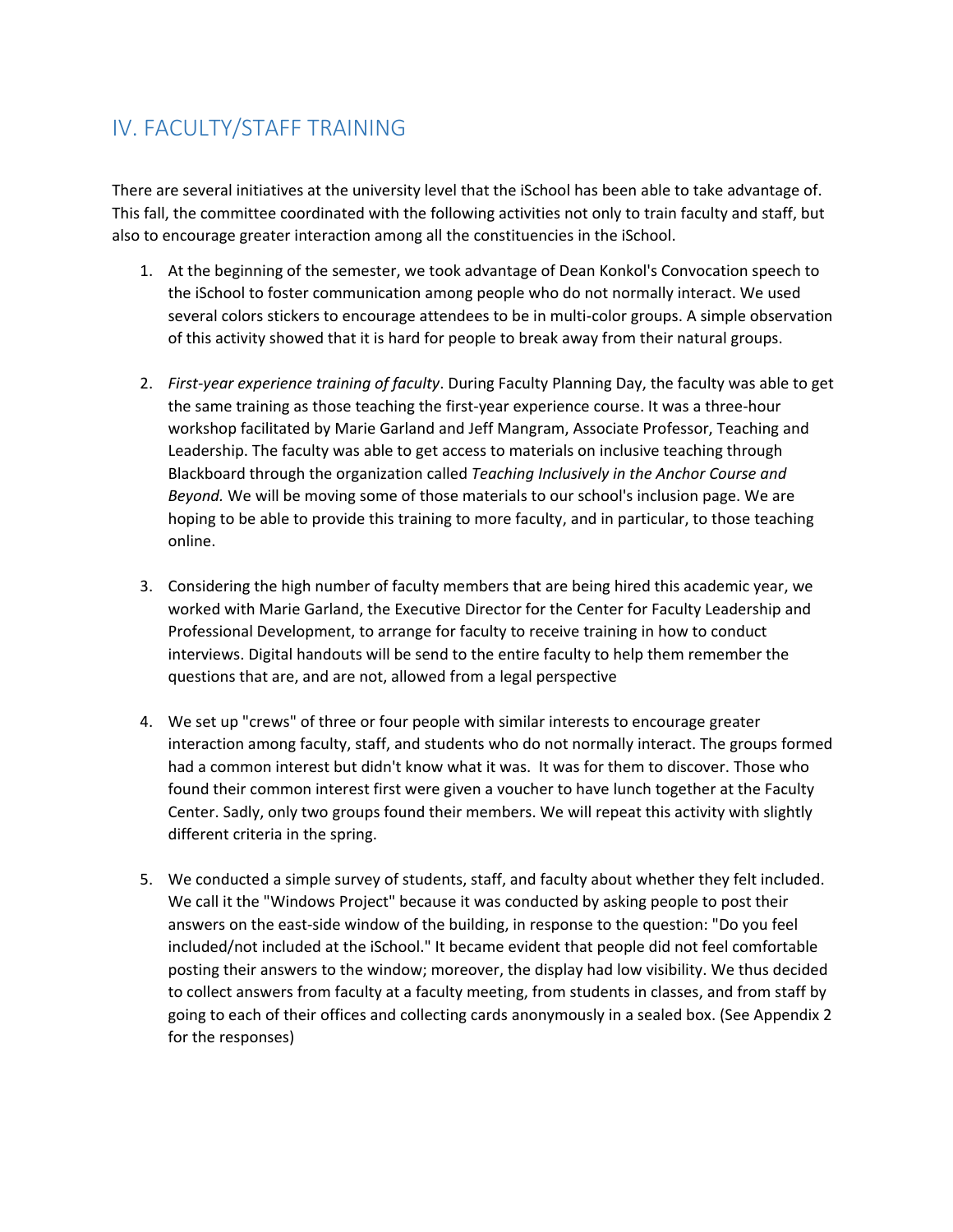### IV. FUTURE PLANS

The committee at large meets once a month, with subcommittees meeting on their own when they deem it to be necessary. In the spring, taking advantage of university programming, we had planned for a session about "hot moments in class." Deb Nosky help us secure this training after a meeting with Catherine Newton. Unfortunately due to one of the facilitator's illness it had to be cancelled and we will try to find another opportunity for this to happen

The cards informing students about resources will be deployed.

We will continue to encourage you to share teaching tips for inclusion.

We will repeat the "crew initiative" with some modifications.

We will initiate work on an inclusion page for the iSchool that will include some basic statistics and resources.

If you have any suggestions, let us know; you are always welcome to get involved.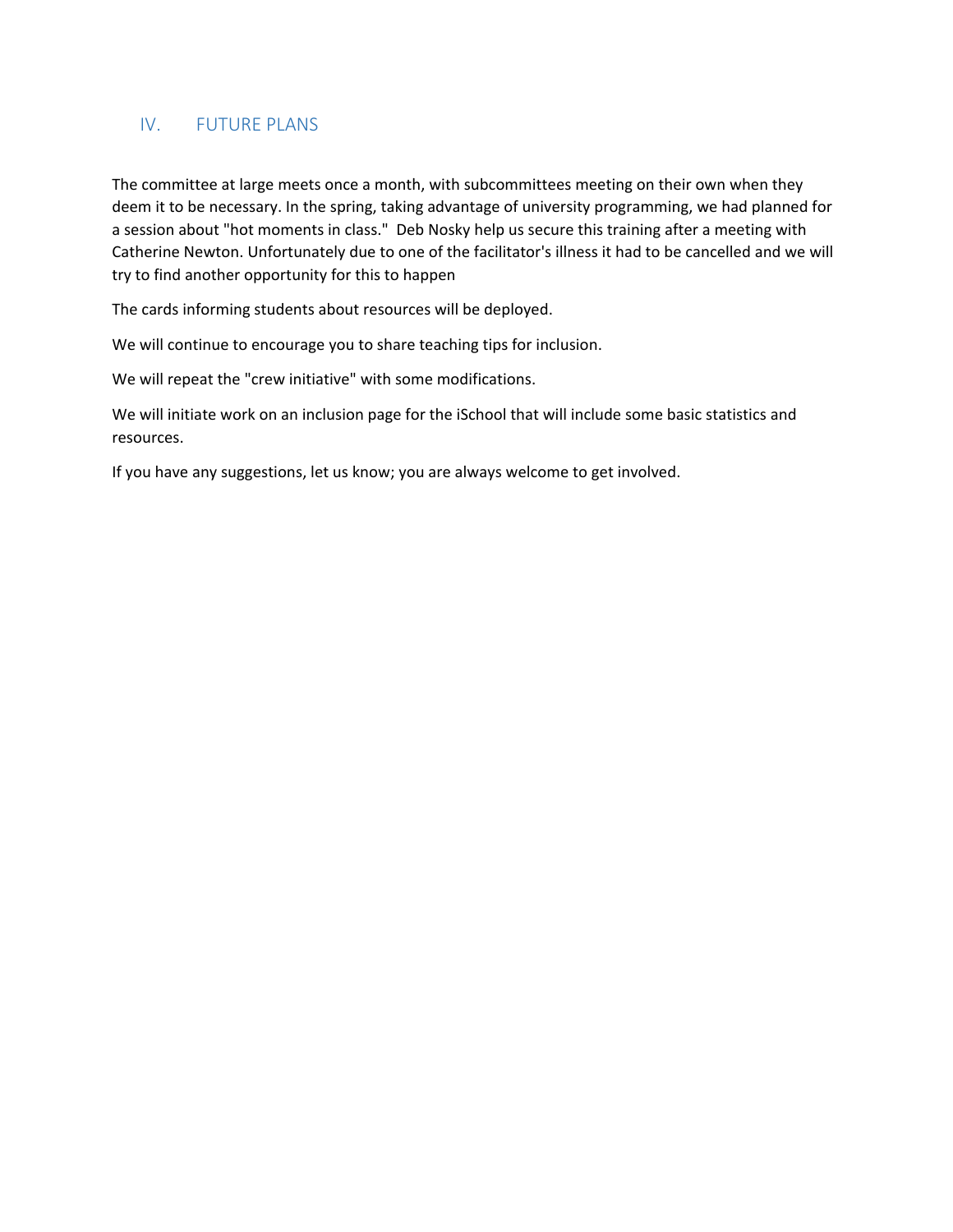## APPENDIX 1

## Results of survey conducted with students. Complete responses not edited.

### 1. Do you feel cared about as a student in the iSchool?

Yes 29

#### Sometimes 5

No 2

- 2. If you could change one thing about the iSchool, what would it be?
- Bring back Quiet Zone
- More study team rooms
- Got rid of Quiet Zone
- More online classes. Most of the electives and mandatory Ischool classes fill up completely. Would be nice to have online classes during fall and spring and especially summer.
- Career Services brings in EY,Deloitee etc a string of consulting companies which is great, but arent we moving more towards Data Sciene? Where are product based companies which are really into Data Science, if an ischooler cannot even apply to such companies then why is he pursuing such a course
- Introducing the "Silence Room" again.(Floor-2)
- "1. Have more UX design and web dev classes. The iSchool mainly prepares students to be consultants. I wish there were more opportunities in UX such as classes and the kinds of companies that are inviting on campus.
- 2. Change the calculus requirement to any passing grade instead of a c or better. I passed the class during my freshman year but I was just told during the beginning of my senior year i have to retake it otherwise i won't graduate. I don't feel that calculus is helping me at all with my career paths in technology. I have made it this far in various technology internships without needing the concepts I learned in calculus.
- Icafe
- course requirements
- More flexibility in dual major
- None that I can think of
- Men's washroom locations.
- Updated Labs for Classes
- sometimes it feels as if you only promote working at one of the "big 5" companies and its hard to get help with internships for other companies
- Nothing major but if we could have softer toilet papers in the restrooms in the iSchool, it will be better.
- Better flexibility in taking courses
- Inclusion of non foreign students at the graduate level
- I wish that the iSchool would better explain all of the concentrations that the students can go into. I think it would be very beneficial to hold workshops that allow the students to learn more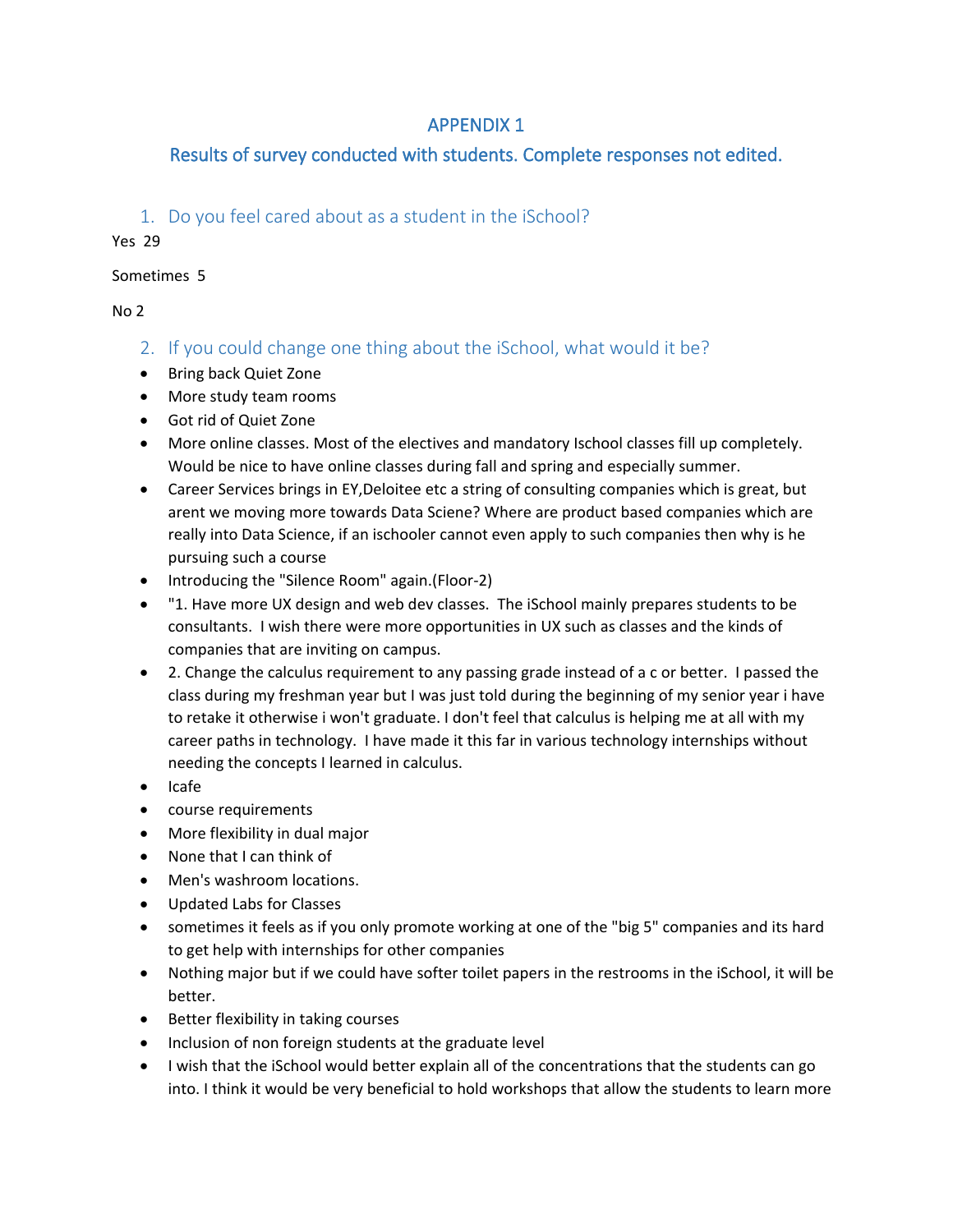about the different paths they could take and get a run down on what a future in each concentration looks like.

- I wish that the core class were different. I think its difficult that everyone has the same major for everyone. Our major is extremely broad and its often difficult to justify it to potential employers. I feel like I'm exposed to a lot of fields but never gain expertise in any of them. Some course feel unnecessary especially for a dual student.
- We need an auditorium
- More mental health support and more programming for graduate students (I.e., consider our schedules and needs too)
- To be able to get into each class that I want to
- More employers other than big 4. not everyone wants to go into consulting.
- 24 hour access to iSchool students (Entry and exit)
- More resource to help Chinese students with English communication
- More fun activities
- An Excel Certification Course. It was very needed at my internship and I had such minimal experience with it
- The iCafe
- iSchool Cafe
- more attention paid to library students even though we won't go on to make as much money as the other students
- the focus on the intersection of technology with other fields as well as connecting students to other faculty and staff with similar interests
- Allow students to have more free will with their tract i.e more than one major tailored to what the student wants to do.
- 3. What is your favorite place to study in the iSchool?
- Quiet Zone
- Team rooms
- Quiet zone
- Bottom floor near the elevators
- It was quiet room but it no longer exists
- Currently it is the lab on first floor of the Hinds Hall, but sometimes it is full which makes us going to library.
- I dont study in the ischool much mainly in bird library, but if i were to do work it would be the nexis room.
- ice box
- Ice box
- ice box
- The Hinds Hall computer labs in the basement since they have dual monitors and it is usually quiet.
- Nexis
- ICE Box, doctoral student lounge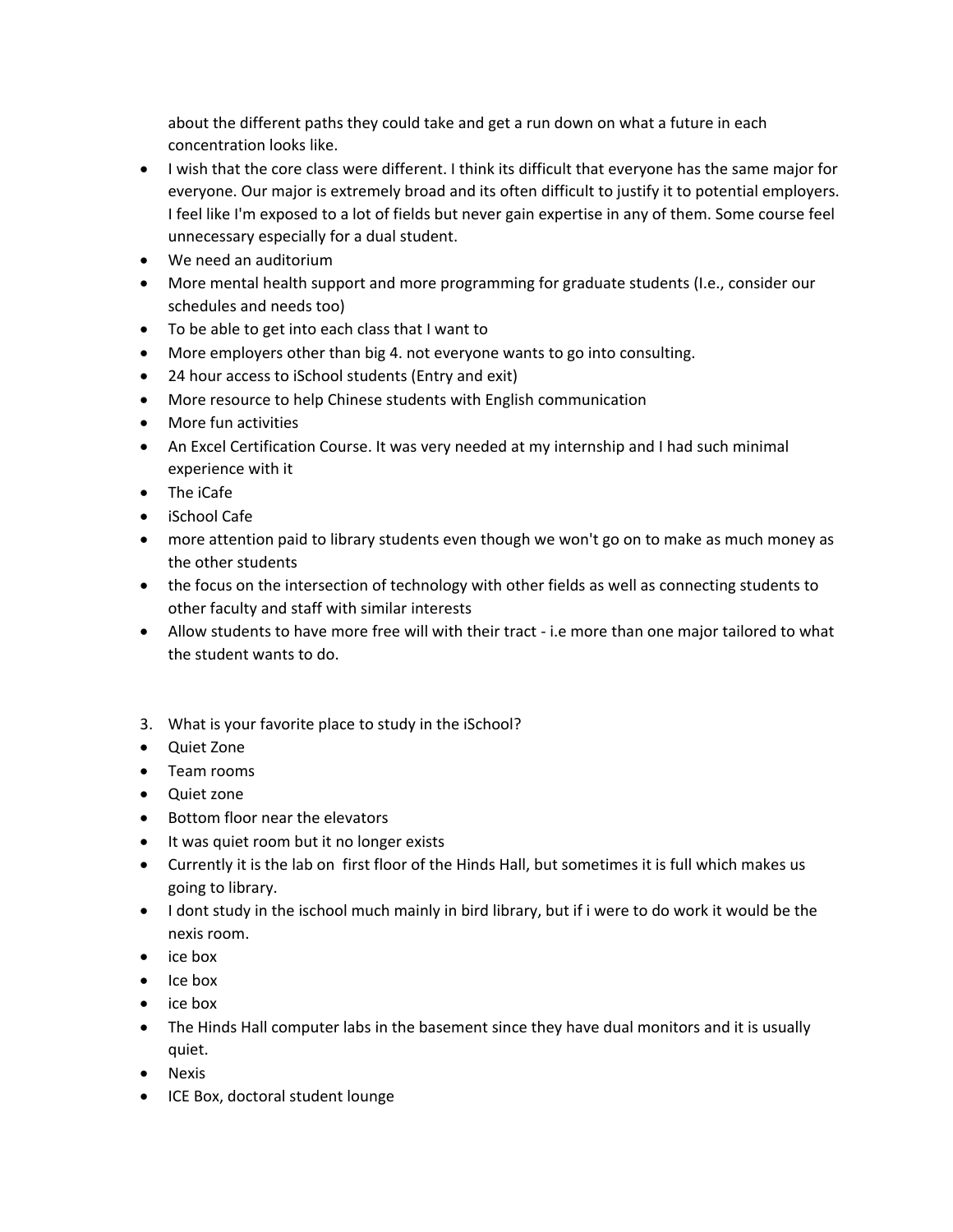- Everywhere
- Ice-Box
- Icebox
- basement computer labs
- Icebox is the only place to study in the iSchool
- Bird library
- Icebox
- icafe
- Lobby with the high tables
- iCafe
- None, I use bird, there are few places where you can study and talk, and ischool doesn't have much space other than the icafe which needs more seating
- I was just saying yesterday how much I prefer to study in Newhouse...
- Ice box private rooms
- ice box, but there is never space.
- Icebox
- lab
- basement
- Bird Library
- The large computer labs
- would rather study at the library
- Nexis Lab
- iCafe I guess but all the study places kinda suck

### 4. How does the iSchool culture compare to other colleges on campus?

- Ischool the best
- Very good like a family
- I love the ischool great place full of diversity and great students
- Pretty similar I would say
- Its the best, the professors are school, I can interact with them any time
- Versatility in education(Selecting courses from different areas), and students being part of different social groups
- People compare us to Whitman and NH students. They think we aren't competitive, laid back and always willing to help each other out. They also think we have a great career services. My friends in other schools wish they had trips like what the ischool has. They also think we're really smart and that we're are going to make a lot of money.
- I have been a part of 4 different schools within SU and I feel that the iSchool cares the most about their students and their students future.
- It doesn't even compare. The ischool is the most caring, compassionate place of success which wants the best for students and encourages students to work together and bring each other up rather than tear each other down!
- i feel like we have more resources in the iSchool than any other school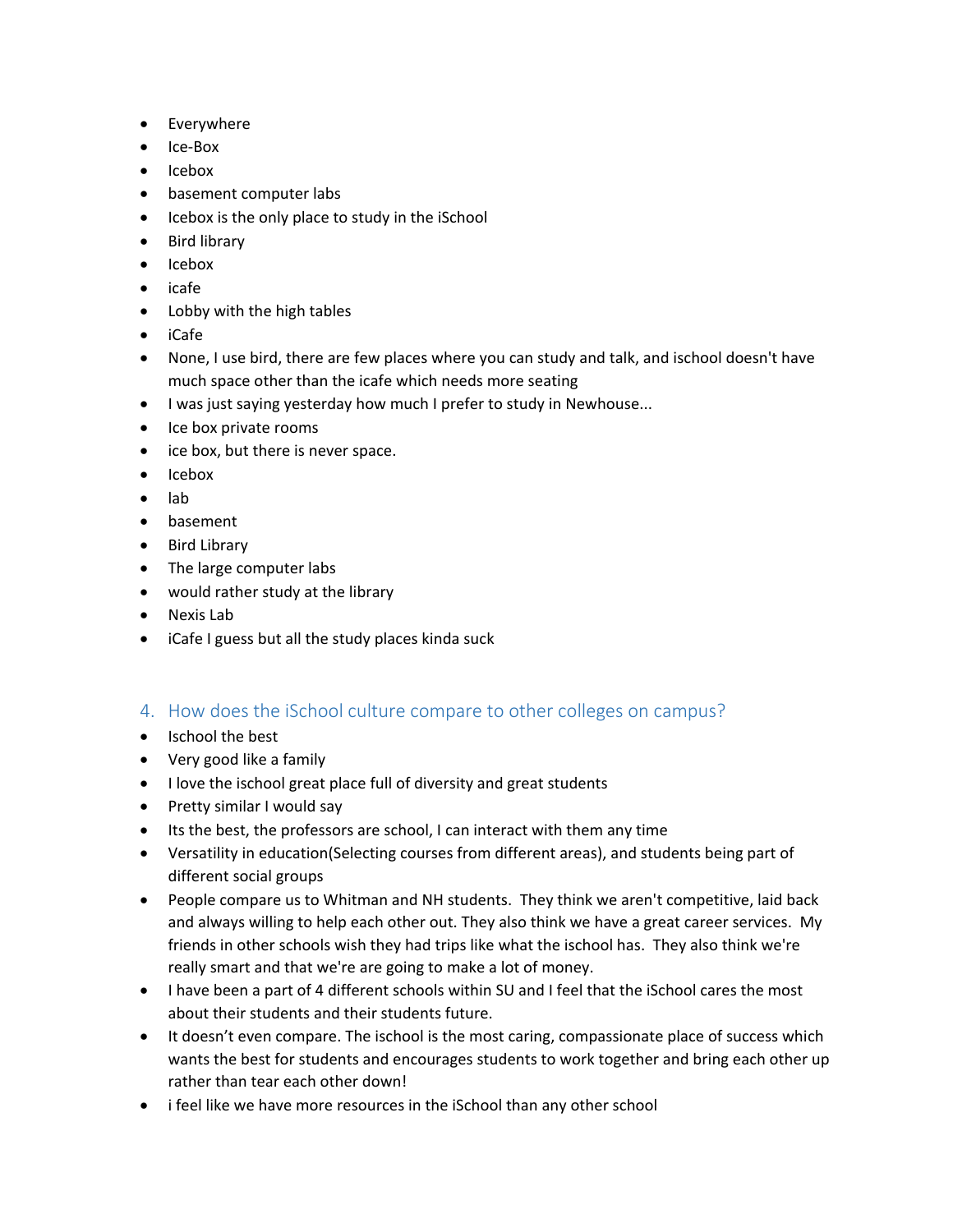- The iSchool culture is my favorite and I feel at home when I enter Hinds Hall since I always recognize someone.
- More interesting and innovative classes
- Love it! Open-minded, exploratory, interdisciplinary. Unpretentious, great mix or seriousness and lightheartedness
- Way better (it's collaborative, engaged, and promotes success).
- More practical
- It is the shiz. Quite literally the most modern building on campus
- love it, its so tight knit
- good
- Tightest knit culture compared to intra-uni colleges on campus
- Ischool Undergraduate was much more inclusive and family oriented than the graduate level. Does not feel like a community of one at the graduate level
- By far the greatest culture within the university.
- iSchool students all know one another and are very collaborative.
- Competitive, diverse groups remain within their own cliques and groups working on projects don't get space to work here
- As an LIS student, there is no iSchool culture at least not one that includes me
- Were more closenit
- We have the best culture. You feel respected as a person not just a student.
- Best
- good
- much closer culture and cared about culture
- DO WE HAVE A CULTURE?
- A small, caring community with advanced study tools
- seems professional
- definetely more welcoming
- there really isn't one
- 5. What amenities do other colleges on campus have that you wish the iSchool could have?
- More study rooms needed
- More study space more food options at cafe
- There's no devoted room for ischool students to do labs, besides that small room in the basement that's always full
- Ischool is so small, most of my classes are outside of it. I wish ischool classes were actually held in the ischool.
- Library kind of place to study
- The Common Lounge(Whitman's Building), which is more accessible. Currently, most of the people don't know about the Lounge so the resources are left unused. On the other hand, students who are aware of it also don't use it to the core because it is far from the reach of common area.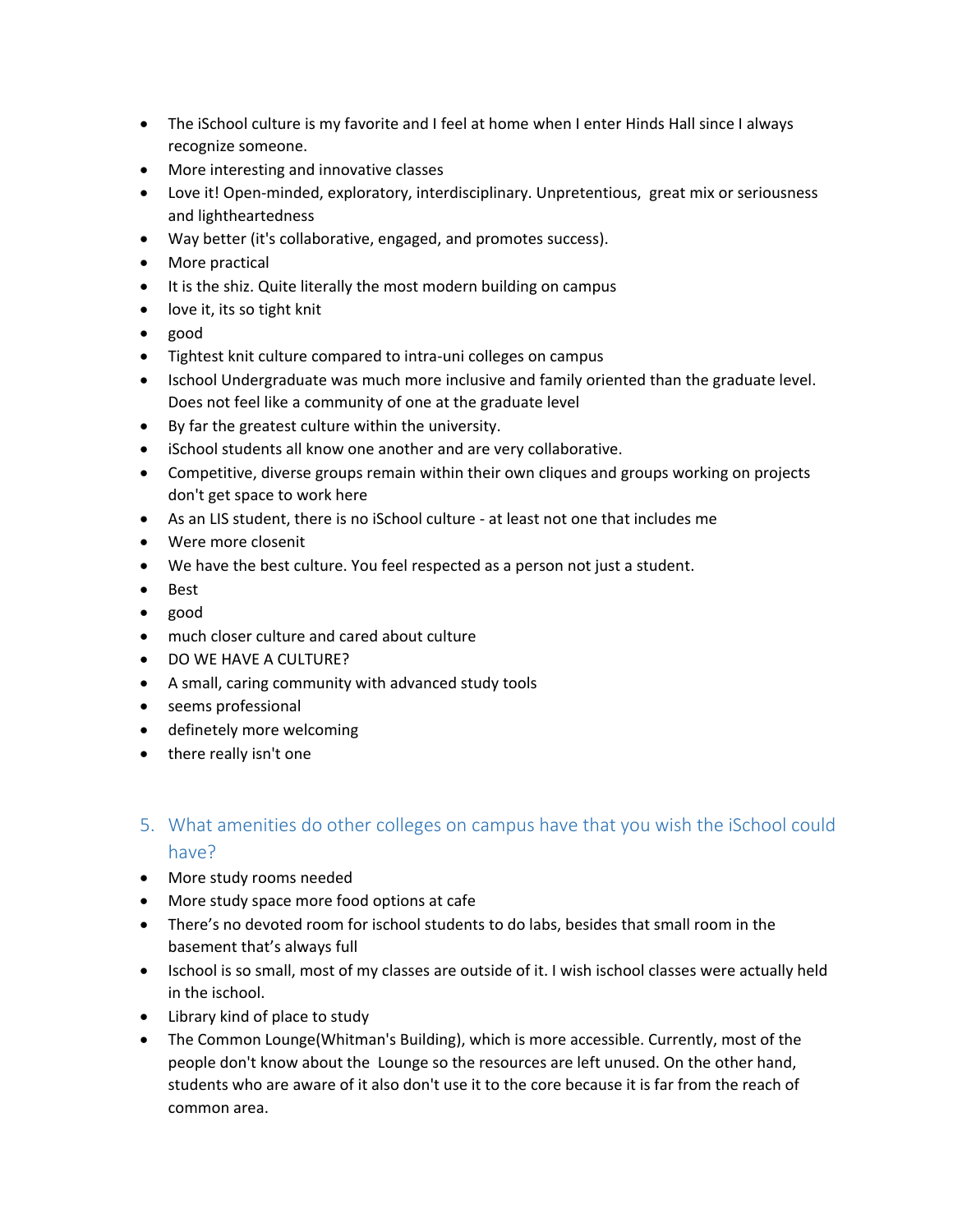- Not sure if other schools exactly have this but I think skill building workshops would be great. I haven't taken python and java in a long time and it would be great if there was a workshop once a year or semester to refresh my skills.
- More silent study rooms.
- Better icafe area comfier seating, better food and coffee. Phone charging stations.
- enough bathrooms on every floor
- Maybe better bathrooms
- Student Tech Center
- Single area where I can store food in fridge, get my utensils, and microwave my food.
- Again, none that I can think of. More so just enhancing existing spaces (example... the iCafe could have better tables that don't shake)."
- More space
- An icebox
- bigger lounge areas (ice box area is pretty small)
- I am curious to know how the space currently occupied by Sidearm Sports will be utilized as they get ready to move to the Tech Garden.
- Cafe that offers a wide variety of eating options
- Although the iSchool does have a cafe it would be great if they sold more options this way students can remain studying within the building!
- I wish that there were better study areas. Less couches and more tables to sit at. I also wish that there was more support for dual-programs because my home college is Newhouse advising in the iSchool is very limited.
- An auditorium
- More big-name outside speakers
- The PhD student offices or lounges should have standing desks! Peer institutions of other doctoral programs actually give a damn about the ergonomic setup of their PhD students. I don't understand why the PhD student offices received new chairs—nobody asked for that. We have been asking for standing desks for a very long time. Please listen to us.
- A fully working cafe and more study rooms
- We need a better cafe. The food in the iCafe is gross and there are no options.
- Lockers.
- More Certification opportunities
- A proper Cafe
- I wish for the iSchool to have a cafe that is stocked with a wider variety of food options.
- faculty spotlights
- Better food. And all the computer labs are also gross please clean them more. There is so much dust everywhere and the keyboards are so greasy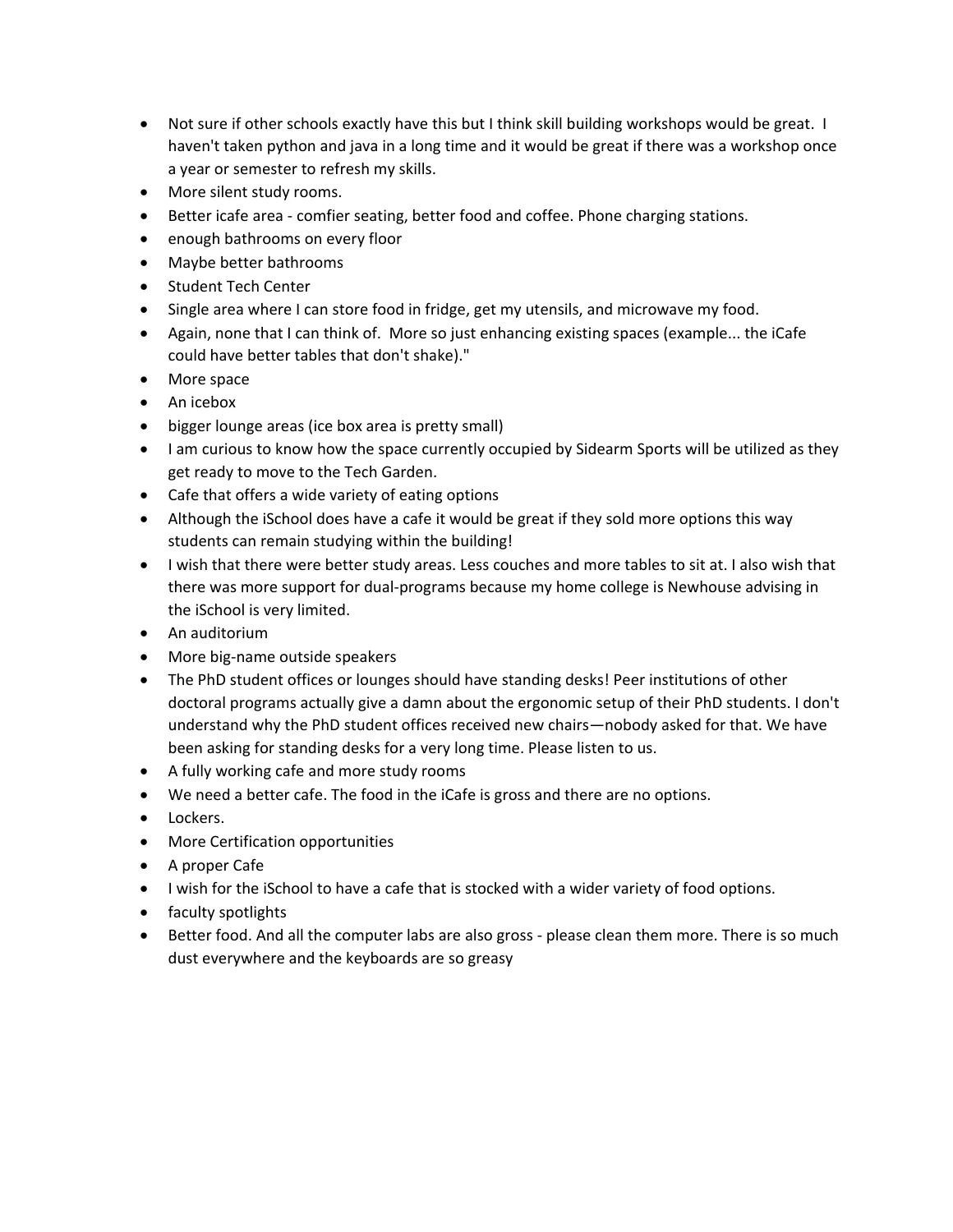### APPENDIX 2

### Responses to the question: Do you feel included/not included at the iSchool?

Feel included because:

- As a new employee, I really have appreciated the community feel and love the relationship between faculty and staff
- This school is small enough to where I don't feel like a number
- I work to keep updated on school events. It's a personal commitment to be engaged
- I feel that I am as included as I want to be
- Active communication on committees, staff of one, faculty of one
- Most staff/ faculty exhibit an honest interest in listening to everyone
- Feels like a big extended family. People are concerned for each other's welfare
- I have the opportunity to interact with students, parents and alumni
- I do not always feel included because events tend to overlap or I am busy. Faculty and staff are so warm and welcoming that I love working here
- The ischool has always welcomed me with open arms. Has always felt like family
- I feel included because everyone is nice
- I love how small my classes are. I used to be in Arts & Sciences and my professors didn't know me personally. While in the iSchool, I'm not just a number and my professors care about my success. My advisor also remembers me and we have a great bond.
- I am in the iSchool for 60% of the day
- I have many student peers
- I have many relationships with professors and staff
- Professors want to help you succeed/see you succeed
- Connections with past alumni
- Career Services cares about you as an individual
- Everyone here is always willing to help
- I feel this school ensures the idea of making their students well rounded. While the main focus is technology, the electives preparing us for the workforce are also extremely beneficial
- I feel that this is the one school where teachers are actually friendly, want the best for you and reach out to make relationships with their students. Also, whenever in group work, the students here are way friendlier
- Everyone is very nice, supportive of others
- As part of NEXIS, I have had the opportunity to meet lots of great faculty and iSchool students
- All the teachers do a good job at involving everyone in class
- Everyone's nice and cares for students education
- It is a small knit community in which I feel welcomed and supported
- I do because even though I am only a minor, I am always included
- Good small community, nice staff/faculty. Much better than A&S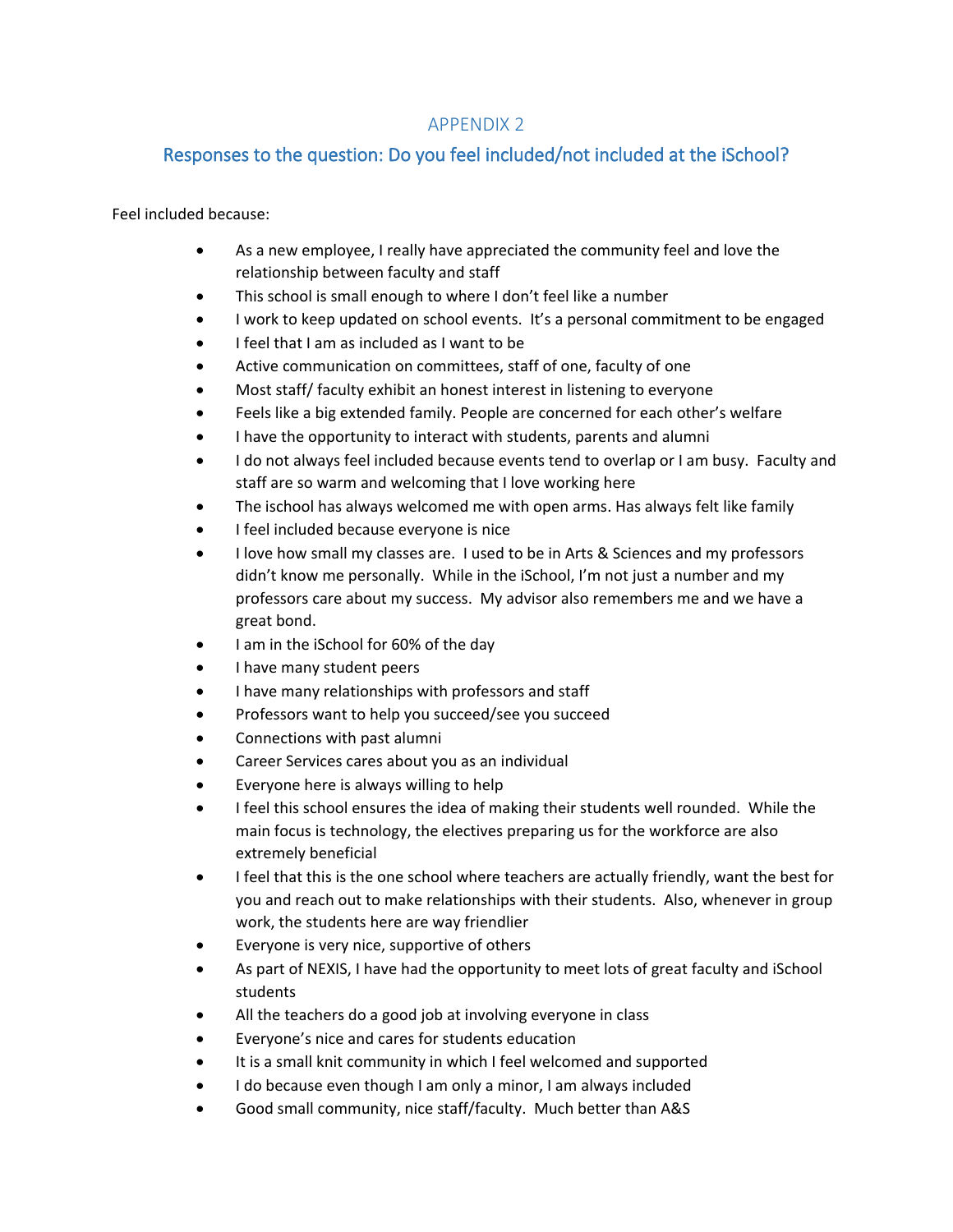- Although I'm a Whitman Student, I felt included in the iSchool during my IST 344 Class
- It emails me of every single opportunity available for students
- We are one of the smallest schools on campus and I believe the professors create a very inclusive environment
- Although I am only an iSchool minor, I feel that there are a lot of resources that I am able to take advantage of
- Professors here are realistic and understand diversity of people. If you want to do something, they help
- Everyone is always willing to give a helping hand always especially the professors. I actually wish I majored in the iSchool. Whenever students need to go to Whitman, they feel scared. But no one is ever scared to walk into the iSchool. There's a reason for that
- Even though I'm only a minor in the iSchool, I get treated the same as the majors while in class. Can't tell the difference between the majors and minors
- The iSchool specifically strives to include all of its students when related to class. Though it could do more t acknowledge that not all students taking IST classes are iSchool students
- I joined a club in the iSchool
- I feel there is generally a sense of inclusion, that we are all the same just working towards the same goal and that doesn't make anyone better than someone else
- Everyone is visibly happy at the iSchool and it makes me feel good being part of a community where almost everyone is passionate about something
- No one has ever made me feel not welcome from teachers to students
- As an iSchool minor, I do enjoy getting a wider perspective of what occupations are out there. However, I do at times feel that some of the classes I must take will not be useful to me as a Newhouse major
- I selected both because as a computer science major, I feel like I do not know about a lot of the resources the iSchool has and pertain to me but if I do find out about them, I'm welcomed

### **Do not feel included:**

- Overall, I do feel included but there is a big divide between faculty and staff. Staff are often second class citizens
- I know most staff. I do not know some faculty and feel isolated from most students
- I am able to participate on committees on campus. Sometimes I don't feel included due to certain staff and their cliques and inappropriate office gossip. It makes people inapproachable and hard to talk to.
- I sometimes feel both, I find that being in BeIT, I have found more friends in the iSchool, but in some of my classes, I find myself alone. Also, on the retail road trip, I felt left out and was not speaking with many others because they would ignore me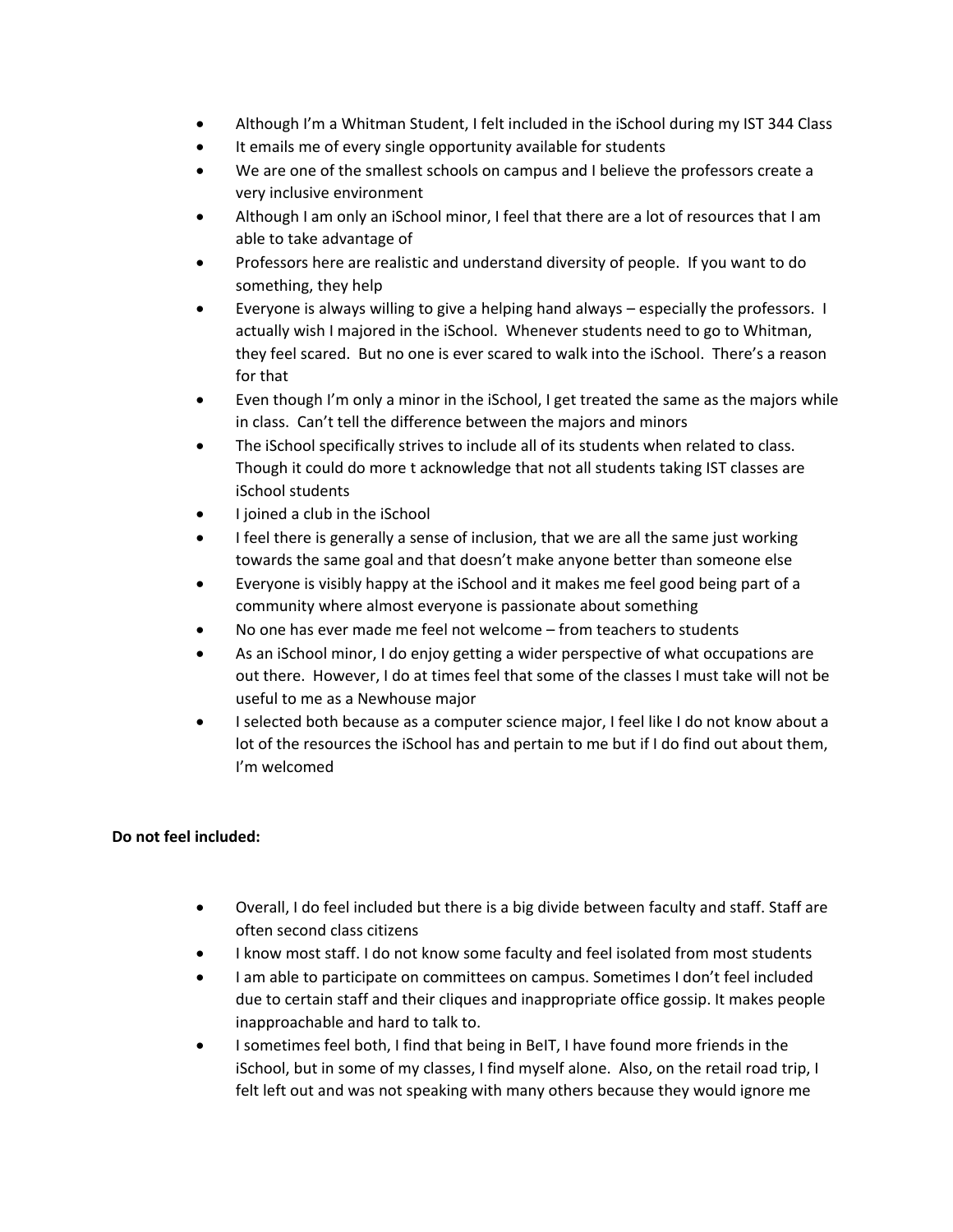- I do not feel included in the iSchool because there is not a lot of people who look like me in the school. All staff and professors are all Caucasian. As well as students
- I do not feel included because I only take class here and I'm not an iSchool student
- I do not feel included because I am a Whitman student and I feel like some materials from lectures are tailored towards iSchool students
- I do not feel included because there are not enough activity that I want to visit
- I do not feel included because I feel surrounded by people who don't want to socialize outside of their ethnicity
- I do not feel included as I am still trying to get accepted into the iSchool
- I do not feel included because I'm not a major (I'm a minor). It feels like the events are always focused towards one type of iSchool student
- I do not feel included because I feel very lost in the iSchool because I just transferred into it
- I do not feel included because I'm not a part of the iSchool. I have a minor in Information Technology
- I do not feel included because I am a senior iSchool minor and I didn't join the iSchool until the 2nd semester of my junior year
- I do not feel included because we're all nerds and don't know how to socialize
- I do not feel included because people stick to their friend groups in both big and small classes. Here are welcoming faces but some do exclude those who are quieter
- Sometimes I don't feel included in the iSchool because professors/teachers overlook me. There's never a reaching hand to check on me but I hear about other's experiences that are more positive within the iSchool
- I feel I am alittle left behind because I am not a coder. I'm not skilled in HTML or any of these other platforms others are
- I don't feel included at Syracuse University in general. It is a terrible university for international students. I regret coming here from my country